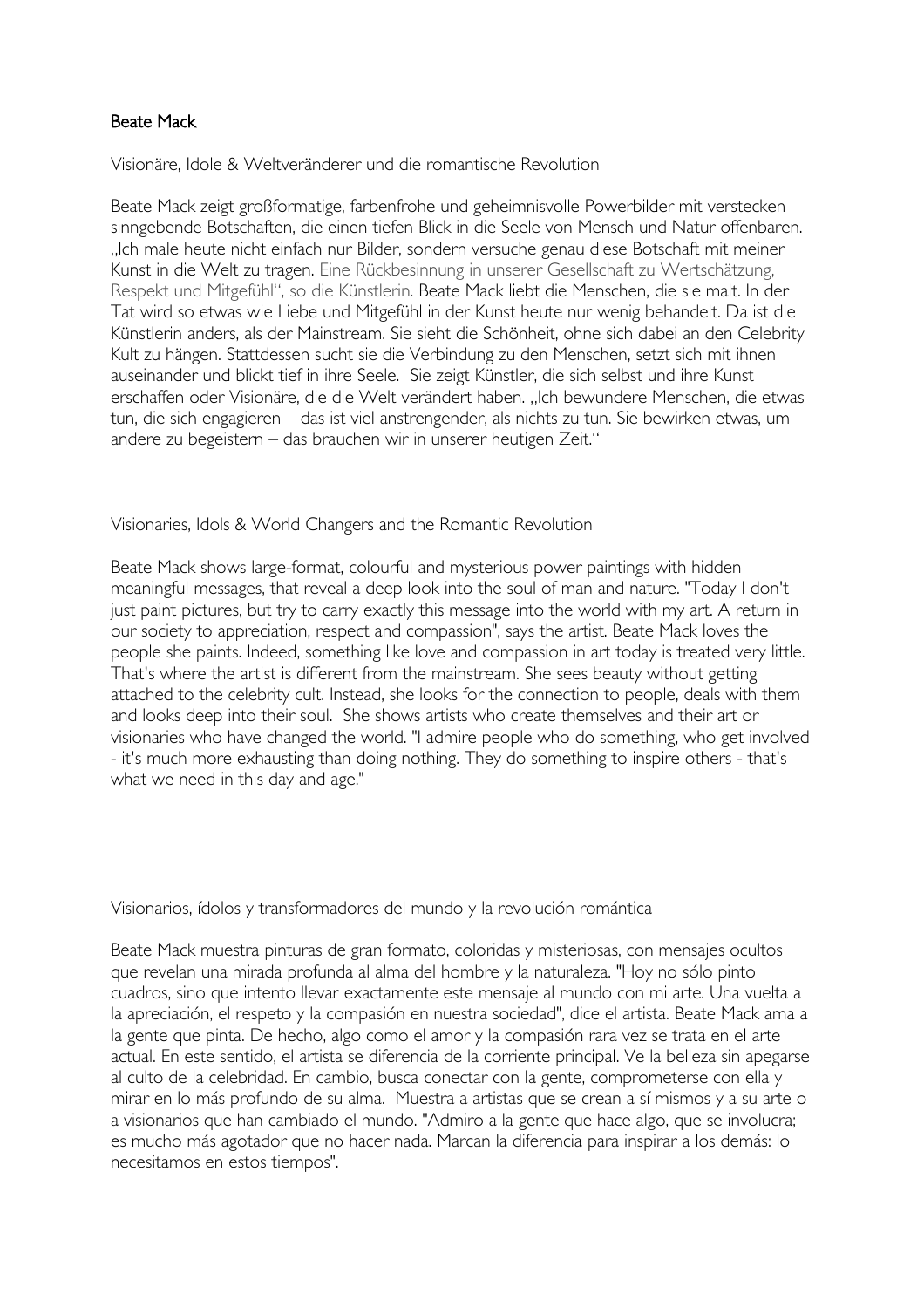Mientras pueda recordar, pinté. Crecí en una familia creativa, nunca estuve lejos de la música y el caballete. Inspirado por mi abuela de América, Sophie Glade, tuve mi primera exposición a la edad de 17 años.

"Yo pinto mi visión del mundo de Mallorca y los secretos que se me revelan. Yo pinto sentimientos, la búsqueda de un sentimiento original del ser, de lo que todo está hecho, la unidad... ¡Esto me hace feliz! "

Microcosmo Mallorquin

A través de los materiales plásticos, las cosas de la naturaleza, he encontrado un lenguaje universal para mostrar mi visión del mundo.

Las imágenes que emergen son mi relación con la tierra y el mar que me rodea. Yo medito en la naturaleza. Se crea una conexión

Con una mirada profunda al alma mallorquina que se encuentra de nuevo en mi arte.

### ABOUT

Education 1978 Werkkunstschule Krefeld - Fachhochschule für Design 1980 L'Académie Royale des Beaux-Arts de Liège

## **Exhibitions**

1982 Group Exhibition Gallery Burg Linn

1990 Group Exhibition Lenné Pavillon, Aachen

1991 Solo Exhibition Le Grand Casino, Spa

1993 Group Exhibition Dory Gallery, Knokke-Zoute

1995 Solo Exhibition Galerie Jean Rochard, Brüssel

1996 Solo Exhibition Le Grand Casino, Spa

1997 Solo Exhibition Le Petit Soucis, Dortmund

2008 Group Exhibition Yvon Lambert, London

2012 Group Exhibition Galerie Freistunde Woffelsbach

2015 Group Exhibition HMH Galeria, Port D'Andratx

2016 Solo Exhibition Galeria Art Mallorca, Palma de Mallorca

2017 Solo Exhibition Arte Casa, Port D'Andratx

2017 Solo Exhibition Nitx del Art, Felanitx

2018 Group Exhibition Nitx del Art, Felanitx

2018 Solo Exhibition Ramrath & Partner, Llucmajor

2019 Group Exhibition Nitx del Art, Felanitx

2019 Solo Art Show SmartGod, Herz Jesu Kirche Aachen

2021 Group Exhibition Eschweiler